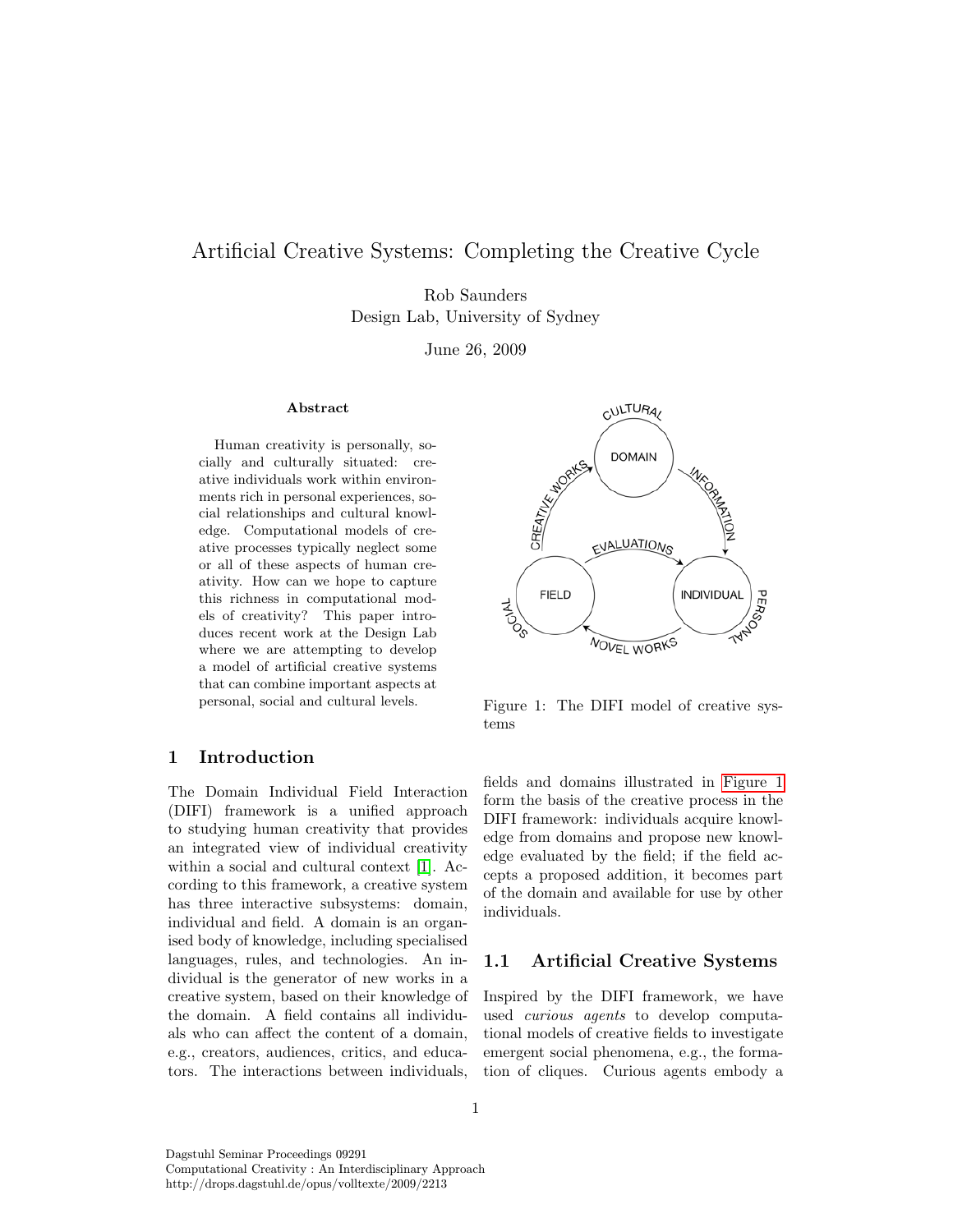<span id="page-1-1"></span>

<span id="page-1-0"></span>Figure 2: The Wundt Curve: An hedonic function for generating rewards for interest based on novelty.

computational model of curiosity based on studies of humans and other animals, where curiosity is triggered by a perceived lack of knowledge about a situation and motivates behaviour to reduce uncertainty through exploration [\[2\]](#page-3-1). Unlike earlier models of creative processes that try to maximise some utility function, curious agents are motivated to discover 'interesting' works based on their previous experiences using an hedonic function, the Wundt curve (see [Figure 2\)](#page-1-0).

Using curious agents to model creative fields allowed us to produce a simple model of the creative fields where curious agents share 'interesting' works with peers for evaluation. Works that are determined to be 'interesting' by individuals other than the creator are added to a central repository of 'creative' works.

These early models of creative systems incorporated a simple model of the domain, where highly-valued works could be added to a repository if found sufficiently interesting by agents other than the creator such that they can be subsequently used as starting points for the production of new works. This computational model of the domain, while capturing some of the fundamental features of domains described in the DIFI model, is insufficient to model many important aspects of culture, mostly because of the lack of a domain specific language.

As a first step towards developing a model of culturally situated creativity, we are focussing on developing a model of the evolution of specialised languages associated with one or more creative domains. In doing so, we are exploring the ways in which the evolution of language and creative behaviour of individuals and fields affect each other. How does creative behaviour affect the evolution of language? How does the evolution of language affect creative behaviour?

## 2 Language Games

A language game is an abstract and simplified method of communication [\[3\]](#page-3-2). A simple example of a language game is a dialogue between a builder and his assistants. Wittgenstein describes language games can be used to describe objects, report events, give commands and solve problems. As a tool in multi-agent system development, language games enable the dissemination of concepts and biases throughout a population. Such models are capable of producing lexicons of words with meanings grounded in experience and that these meanings can differ between social groups.

Anyone who has communicated across disciplinary boundaries will likely have experienced something similar, e.g., familiar words having unfamiliar meanings. The resolution of tensions created when individuals from different fields communicate has the potential for creative output as the meanings of words are negotiated. We are developing language games based on the interactions within a creative systems, where speaker and listener become creator, audience and critic. In a society of curious agents, we are using language games to model the development of specialised languages within fields as the agents explore the domain for 'interesting' works.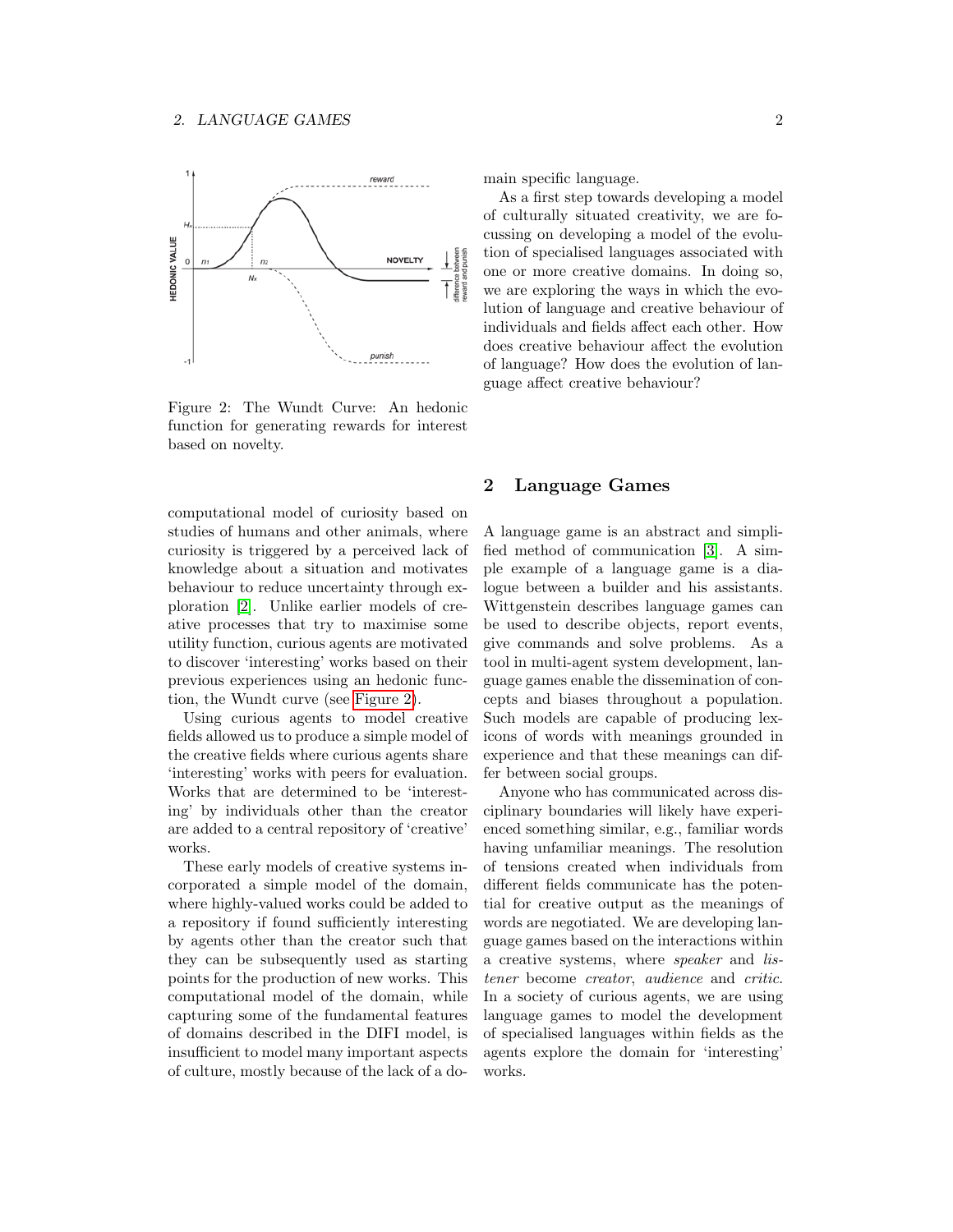# <span id="page-2-0"></span>2.1 Guessing Games

The language games of Steels are guessing games, where one agent describes an object to another and the second attempts to identify the correct topic from the description [\[4\]](#page-3-3). Steels guessing games have been used to discriminate between different agents [\[5\]](#page-4-0), between other objects in the agents context [\[6\]](#page-4-1) and between real objects as presented to a pair of robotic "Talking Heads" [\[7\]](#page-4-2). Steels has shown that agents repeated playing these guessing games drives the emergence of a shared lexicon.

# 2.2 Imitation Games

Another form of language game, an imitation game, has been used to explore the selforganisation of vowel systems [\[8\]](#page-4-3) and the evolution of music [\[9\]](#page-4-4). In the case of the adaptive vowel systems the agents imitate each other by producing an expression of the sounds they perceive. In the society of musical agents, compositions are shared through agents performing for each other.

# 2.3 Generation Games

We have recently introduced a new type of language game, which we call a generation game [\[10\]](#page-4-5). A generation game involves a request by a "client" to a "creator": the client encodes a set of requirements in its request; and the job of the creator is to generate a work that satisfies the requirements. Unlike imitation games, where the requirements and the expression are the same, the requirements contain a set of features that a work must contain but the specific form will depend on the generative capabilities of the creator. Many possible works may satisfy requirements opening the possibility for judging success or failure beyond the ability of a work to satisfy requirements. In our models, an implicit requirement is used for all works

to be 'interesting'.

## 3 Modelling Creativity

There are several different kinds of creative individual [\[11\]](#page-4-6) and each kind may take part in different types of language games as they interact. Exploring models of the evolution of language in creative domains opens up the potential to investigate a range of potentially important aspects of creativity that are outside the scope of studies focussed on individuals, for example:

- the emergence of specialised languages that are grounded in the practices of a field;
- the effects of a common education on the production and evaluation of creative works;
- the emergence of sub-domains as a consequence of differences in language use across a field.

### 3.1 Clients and Creators

The generation game is a simplification of a working creative partnership that serves as a model of how the creative process is sometimes shared between different stake-holders. The client generates a set of required features as words and utters this to the creator, e.g., "small dark round". The creator uncovers the meaning of this expression and works according to its understanding of the meaning, which may be different from the client's depending on how well defined the concepts have become in the system. To produce the work, the creator constructs an evaluation function using distance metrics appropriate to each sensory channel in the requirements. The creator then performs a search of the space of possible works to find an "interesting" pattern that achieves a high score for the constructed evaluation function.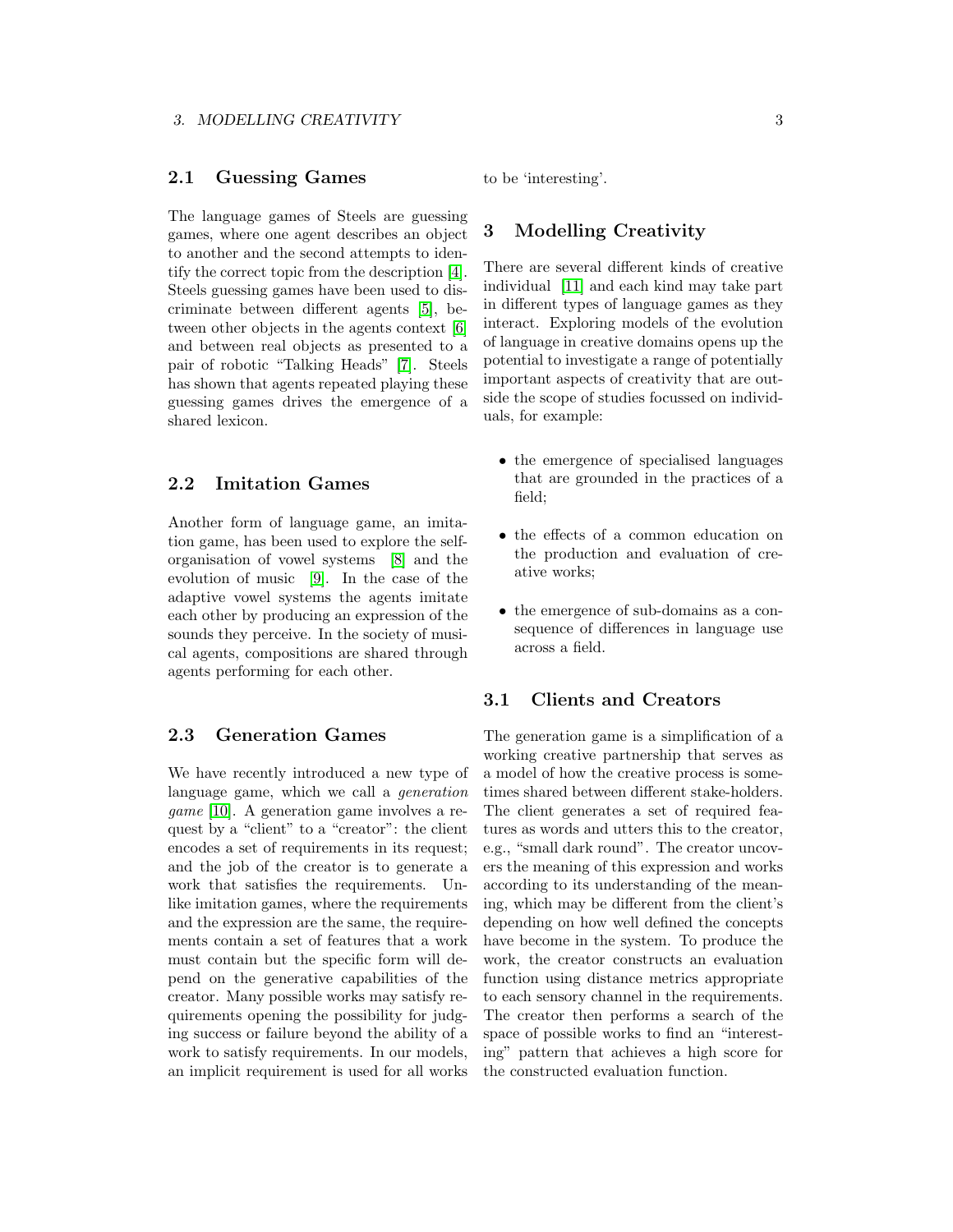## 3.2 Teachers and Students

The guessing game is capable of developing common agreement on the use of words over a population. As such it represents a language game that can be used to model forms of education in a creative domain, where the goal of the repeated application is to provide a common communicative framework. Education plays an important role in an individual's mastery of a domain.

To model such an educative role, the initiator agent takes on the role of teacher, selects a context and a topic from the works already present in the repository of the domain. A distinctive feature set is constructed within the context of the other valued objects in the domain and an expression is constructed. The recipient agent takes on the role of student and must attempt to identify the pattern being described by the initiator agent.

### 3.3 Multiple Domains

Systems based on the evolution of language are open, agents can be added or removed at any time. We plan to use this capacity to develop models of multiple domains where agents can move freely between different fields. This type of movement will allow agents to both adapt and affect the development of language as it transports meanings and words from one domain to another.

To facilitate this we are developing a catalogue of simple sensory processes based on the evolution of "visual routines" to allow language games to be played between domains containing visual artefacts. Naturally, in domains that use very different generative systems, the lexicons will evolve differently to reflect the distinctive features of works produced, however, features shared across domains will result in overlapping lexicons

that share some common words.

#### 4 Discussion

It is certain that computational modelling will continue to focus on the developing analogues for creative cognition and individual creative behaviour. After all, the promise of developing computer programs able to solve problems in ways that are obviously "creative" is so tantalising that we cannot help ourselves. What this paper seeks to accomplish, however, is to show that the potential exists for developing computational models that capture how creativity works within social and cultural environment.

The computational model presented here advances the computational modelling of the DIFI framework by introducing a way for language used to describe of requirements to evolve from the interactions within a creative system. Future work in this area will need to also need to incorporate similar mechanisms for the evolution of descriptions, critiques, instructions, policies and rules. The ultimate goal of this work is to create an approach for developing computational models of creative systems that allow the cycle of creative interactions by supporting important personal, social and cultural aspects of creativity.

### References

- <span id="page-3-0"></span>[1] Feldman, D. H.; Csikszentmihalyi, M.; and Gardner, H. 1994. Changing the World: A Framework for the Study of Creativity. Westport, CT: Praeger Publishers. [1](#page-0-1)
- <span id="page-3-1"></span>[2] Berlyne, D.E. 1971. Aesthetics and Psychobiology. New York, NY.: Appleton-Century-Crofts. [2](#page-1-1)
- <span id="page-3-2"></span>[3] Wittgenstein, L. 1953. Philosophical Investigations. Blackwell Publishing. [2](#page-1-1)
- <span id="page-3-3"></span>[4] Steels, L. 1995. A self-organizing spatial vocabulary. Artificial Life 2(3):319-332. [3](#page-2-0)